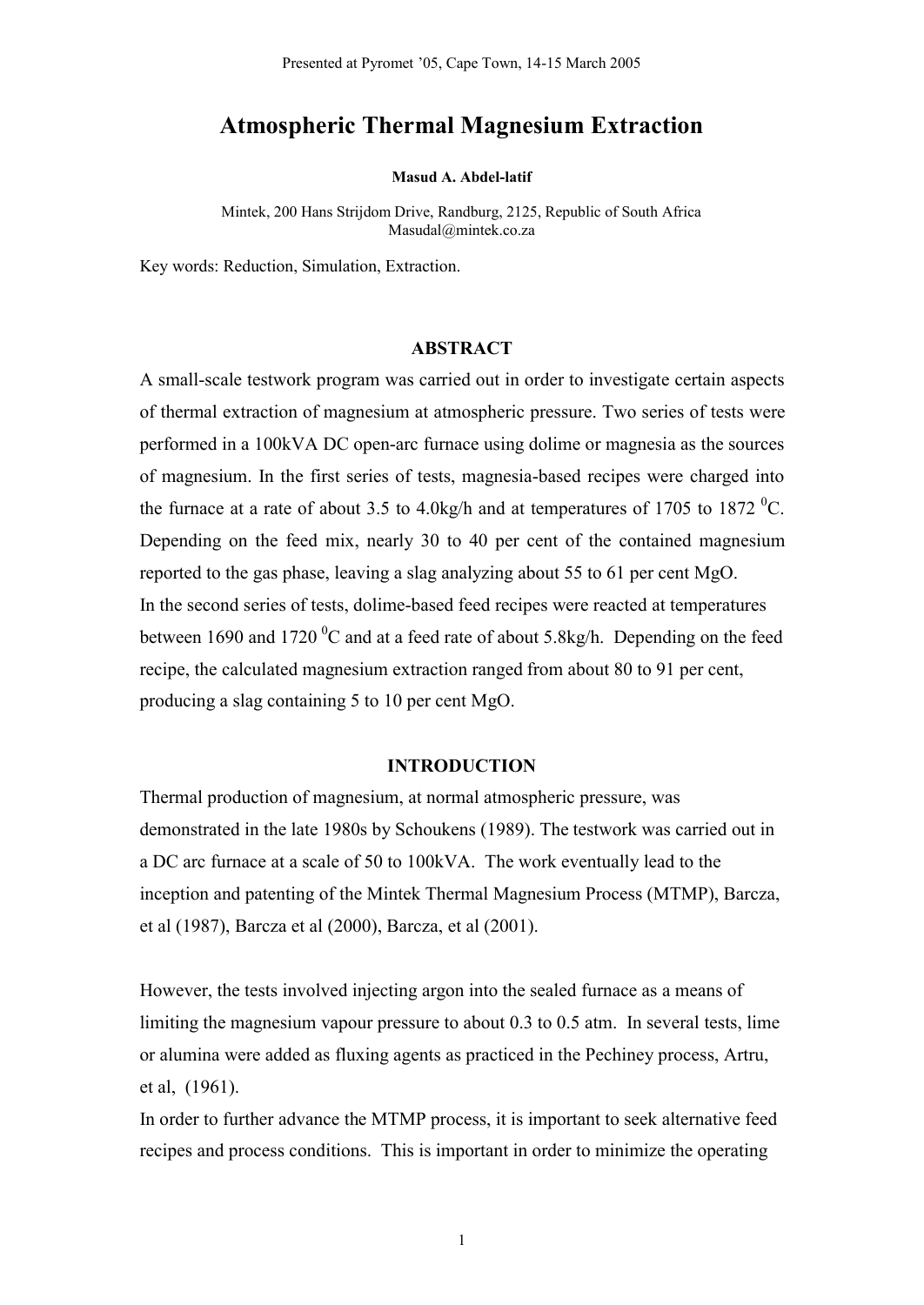cost of production that will allow the MTMP to compete effectively with the everexpanding Pidgeon process in China, Ding, et al (2001).

Mintek, along with its consortium partners Anglo American and Eskom as well as New World Alloys, therefore have undertaken an R&D program to further advance the MTMP process, where various feed mixtures and operating conditions were examined. The work involved thermodynamic simulations, techno-economic studies and finally, the experimental work. This paper presents the results of the testwork conducted in a 100kVA DC arc facility using various recipes.

## **EXPERIMENTAL EQUIPMENT**

The testwork was carried out in a 100 kVA DC arc facility (Figure 1). The facility consisted of a DC power supply, rated at 1000A and 100V, a refractory lined furnace, a feed system and a gas extraction system.

The furnace shell was made of mild steel shell that was lined with an outer layer of alumina castable and an inner layer of graphite crucible, giving a working furnace diameter of 250mm, with a height of 400mm. The furnace base contained a graphite block (50mm thick and 300mm in diameter). The graphite block was connected to a mild steel bar that acted as the anode. The furnace shell was cooled via a watercooling jacket.

The roof was lined with high alumina refractory and contained three entry ports, one for gas extraction, a feed entry and a cathode port. A graphite rod (50mm in diameter) was employed as the cathode. The gas extraction system consisted of an off-gas duct, (mild steel, 50mm in diameter), two portable filters each enclosed in a steel housing, and finally a bag house. The feed system was not utilized during the testwork due to the relatively large size of dolime and magnesia and thus the feed recipes were charged into the furnace manually.

### **EXPERIMENTAL PROCEDURES**

The smelting testwork was carried out as follows: a fixed amount of metal heel (see Table 1) was charged into the furnace and an arc was established at a power level of 15 to 20kW. Once a stable arc was maintained, the power was gradually increased to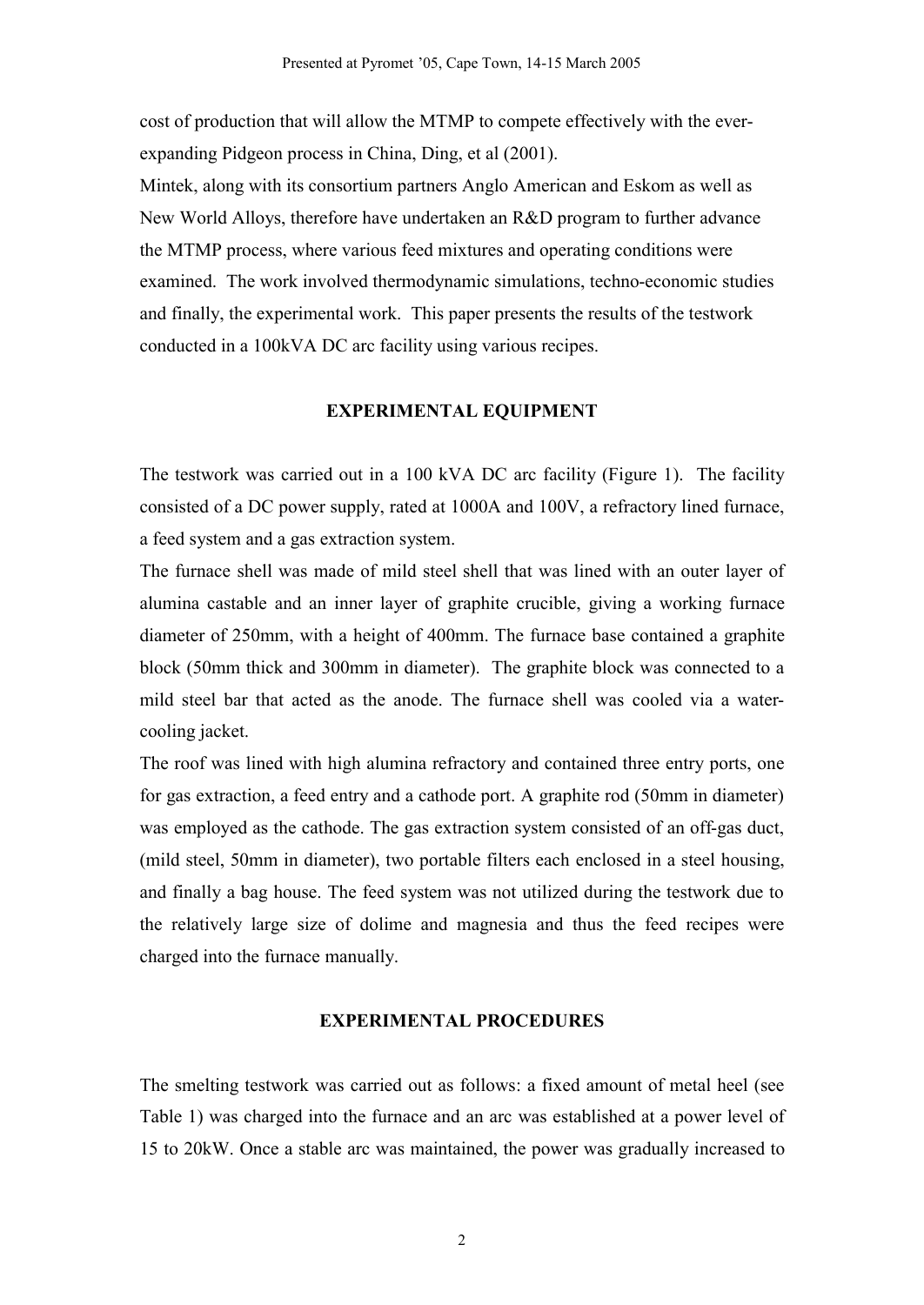about 25kW and kept at this level until the metal heel was molten and the bath temperature reached about 1550°C.

The feed recipe was then manually fed to the furnace over a certain period of time. During the feeding period, the furnace power was increased to between 35 and 37kW while maintaining an operating voltage of 75 to 80V. Once the full batch had been charged into the furnace the power (35kW) was kept on for an additional 5-minute period, before switching off to take a pyrometer temperature reading of the bath. At the end of each test, an attempt was made to tap the furnace, with some success. This limited success was mainly due to rapid solidification of the slag as soon as the power was turned off. The furnace was then allowed to cool down overnight before the products were collected, weighed, sampled and analyzed. The tests were carried out in the absence of any inert gas, thus the magnesium vapour pressure inside the furnace was believed to have been at 0.85atm, the local atmospheric pressure.

#### **FEED RECIPES**

Various feed recipes were experimented with as shown in Table 1. These recipes were based on the results of extensive thermodynamic simulations using Pyrosim software, Jones (1987), guided by preliminary techno-economic evaluation.

Each batch of a given test was prepared by accurately and separately weighing the feed components, followed by thorough mixing for at least 45 minutes. The batch was then stored in a separate plastic bag that was kept sealed. The magnesia used in Tests 1 to 8 was prepared at Vereeniging Refractories, (VerRef, a South African refractory producer), using a tunnel kiln operated at 1720°C. The dolime (Tests 10 to 12) was also obtained from VerRef and was calcined in a rotary kiln operated at 1400- 1500°C. In Test 9, another source of magnesium was obtained from New World Alloys, formerly Mt Grace Resources, and calcined at 1650°C in an induction furnace.

The particle size of dolime and magnesia was between 3 and 25mm. Ferrosilicon and aluminium were employed as reducing agents and had a particle size range of 6 to 12mm. Detailed chemical analyses of the various raw materials appear in Table 2.

In total, eight different recipes were evaluated experimentally. The first four recipes were based on a magnesite ore containing  $44.5\%$  MgO and  $5.2\%$  SiO<sub>2</sub> (Mag-1 to 4). These tests were performed in duplicate. The fifth recipe was based on a relatively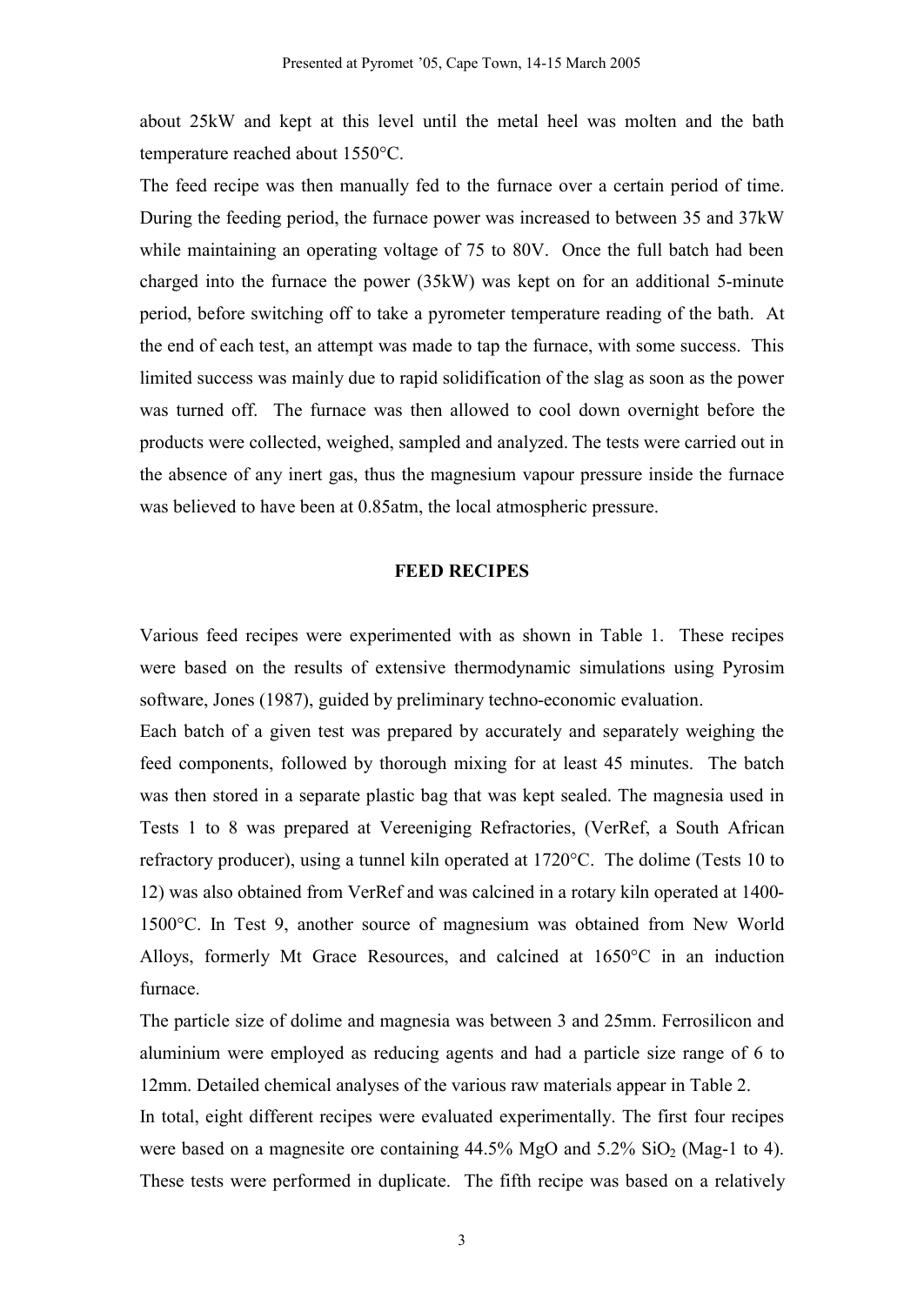high quality magnesite ore that analyzed  $43.4\%$  MgO and  $1.2\%$  SiO<sub>2</sub> (Mag-5). The last three recipes were based on a dolomite ore (Dol-6, 7, and 8).

#### **EXPERIMENTAL RESULTS AND ANALYSES**

Chemical analyses of the produced slag are shown in Tables 3. For Mag-1, the MgO content of the slag averaged about 60.4% as compared to about 57.7% in Mag-2 where lime was added with the aim of producing slag containing 10% CaO (actual achieved was about 5.3% CaO). Note that in these two recipes, aluminium and ferrosilicon additions were adjusted to give  $12.5\%$  Al<sub>2</sub>O<sub>3</sub> in the slag, as predicted by Pyrosim. It appears that the MgO content of the slag decreased with lime addition. This was mostly due to dilution as will be shown later. Increased aluminium addition to obtain 15%  $Al_2O_3$  in the slag (Pyrosim – Mag-3) did not appear to significantly affect the MgO analysis in the slag where it averaged 56.1%, although the magnesium extraction improved somewhat. Eliminating the aluminium from the feed recipe (Mag-4) and the addition of lime, (10% CaO in slag), resulted in a slag containing 55.3% MgO.

Using the high quality magnesia ore (Mag-5) resulted in a slag containing 55.8% MgO (other test conditions are per Mag-4) which was essentially the same MgO level as in Mag-4). As shown in Table 3, the operating temperatures ranged from 1705  $^{\circ}$ C (Mag-3, Test 2) to 1872 <sup>0</sup>C (Mag2, Test 2), as compared to a target temperature range of 1750 to 1800  $^0$ C.

X-ray diffraction of slag samples taken from four separate tests (namely Tests 2, 4, 5, and 6) suggested the presence of periclase (MgO) and olivine (Mg $_2$ SiO<sub>4</sub>), as Figure 2 indicates. This is consistent with Pyrosim predictions and the work by Cameron (1992), and is similar in nature to the phases usually present when dolime is used as the source of magnesium, where  $Ca<sub>2</sub>SiO<sub>4</sub>$  is formed instead of  $Mg<sub>2</sub>SiO<sub>4</sub>$ , Morsi et al, (2002). Calcium-magnesium silicates were also evident in tests were lime was used. In addition, certain samples contained magnesium-aluminium silicates. The last two observations are based on SEM-EDS analysis.

The last three recipes focused on employing dolime as the source of magnesium. Both FeSi and Al additions were varied to give the same extraction level as predicted by Pyrosim. Based on the analysis of the slag tapped from the furnace, the MgO content increased from 2.6% (Dol-6) to about 5.1 and 7.7% in Dol-7 and Dol-8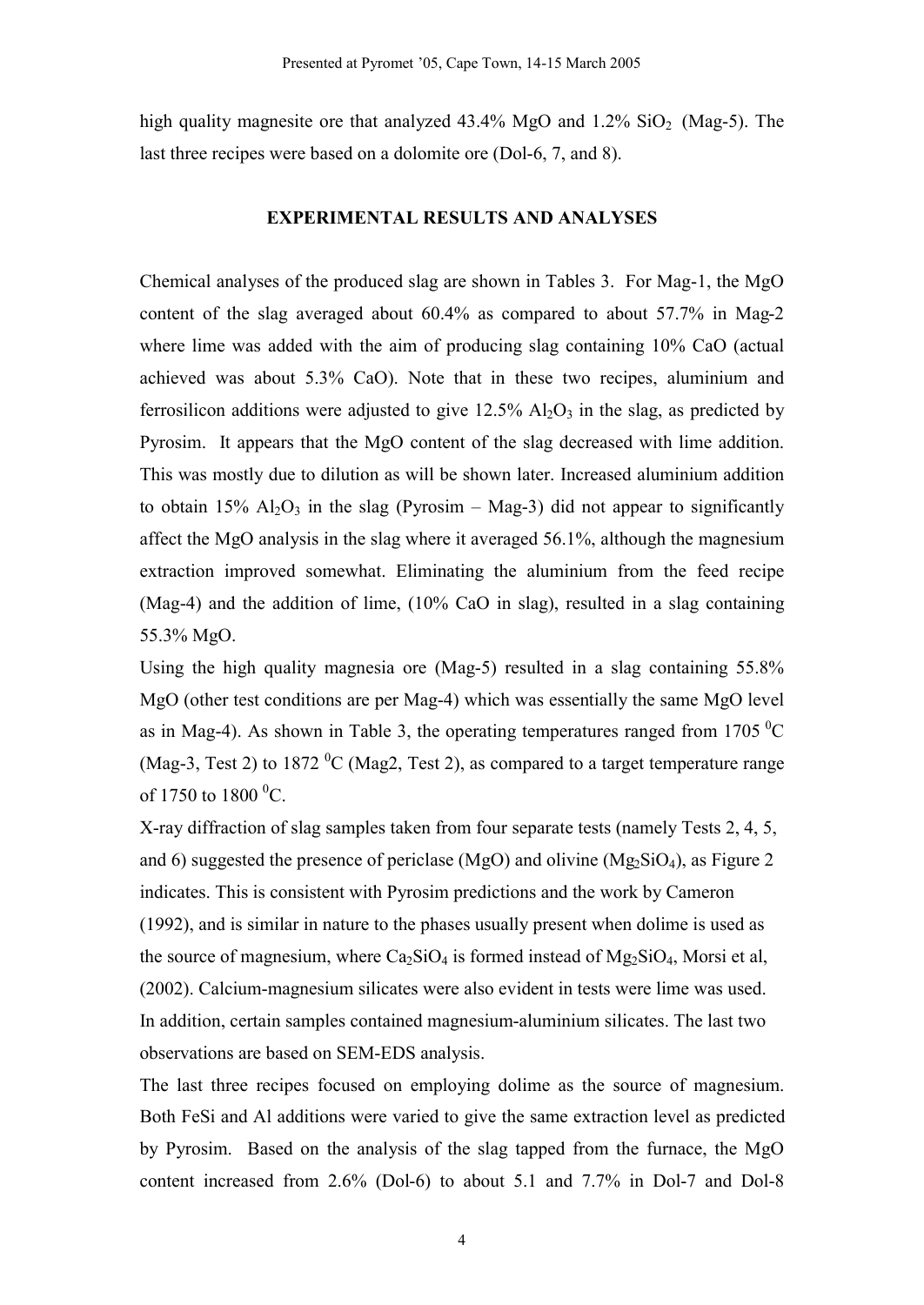respectively. However, samples taken from the dig-out slag showed essentially the same MgO content of about 10%. Note that Schoukens (1989) reported a MgO analysis of about 4.2 to 7.4% in the slag that contained about  $14\%$ Al<sub>2</sub>O<sub>3</sub>. His tests were carried out under a magnesium partial pressure of 0.3 to 0.5atm (balance being argon). The measured operating temperatures of the dolime tests were between 1695 to 1715  $\rm{^0C}$ , which is close to the target range of 1700 to 1750  $\rm{^0C}$ 

In the case of the magnesia-based recipe, the magnesium extraction was calculated assuming that: 1) all the iron in the feed materials reported to the residual FeSi phase (100% accountability), and 2) the fume contained  $100\%$  MgO. The results of these calculations are summarised in Table 4 for each test. Statistically speaking, Mag-1 and Mag-2 gave similar Mg-extraction levels of 24 to 29%. In other words, the presence of lime (Mag-2) did not improve the extraction, but had a positive influence on the flowability (tappability) of the slag as compared to that of Mag-1. Increasing the aluminium addition (Mag-3) with the aim of getting  $15\%$  Al<sub>2</sub>O<sub>3</sub> in the slag (vs 12.5% in Mag-1) improved the level of extraction to between 31.4 and 35.0%. Doing so also resulted in a better flowing slag. Elimination of the aluminium from the recipe and producing a slag with 10%CaO (Mag-4), the magnesium extraction improved from about 24.0-29.4% in Mag-2 to over 36.2% in Mag-4. Note that in Mag-4, more FeSi was added in order to achieve similar extraction to that predicted by Pyrosim. Mag-4 also produced a slag that appeared to be flowable for tapping. The higher MgO-content in Magnesia-2, and its lower  $SiO<sub>2</sub>$  analysis, improved magnesium extraction to about 40% in Mag-5, as compared to the result of Mag-4. Note that the produced slag appeared to be tappable.

The dolime-based tests (Dol-6 to 8) showed a gradual drop in magnesium extraction as the aluminium addition was decreased. It should be noted that FeSi addition was varied with the lowering of Al to give the same extraction-level as predicted by Pyrosim. Schoukens (1989) reported a degree of extraction ranging from 84 to 91%, while the Pechiney process achieved about 90% magnesium extraction, Bowman (1985).

However, dig-out slag samples exhibited statistically similar levels of extraction at 70.2 to 72.5% only. It is believed that these samples were contaminated with high MgO-fume that deposited on the upper portion of the sidewalls. The three-dolime recipes appeared to have produced a good fluid slag that could be tapped at a larger

5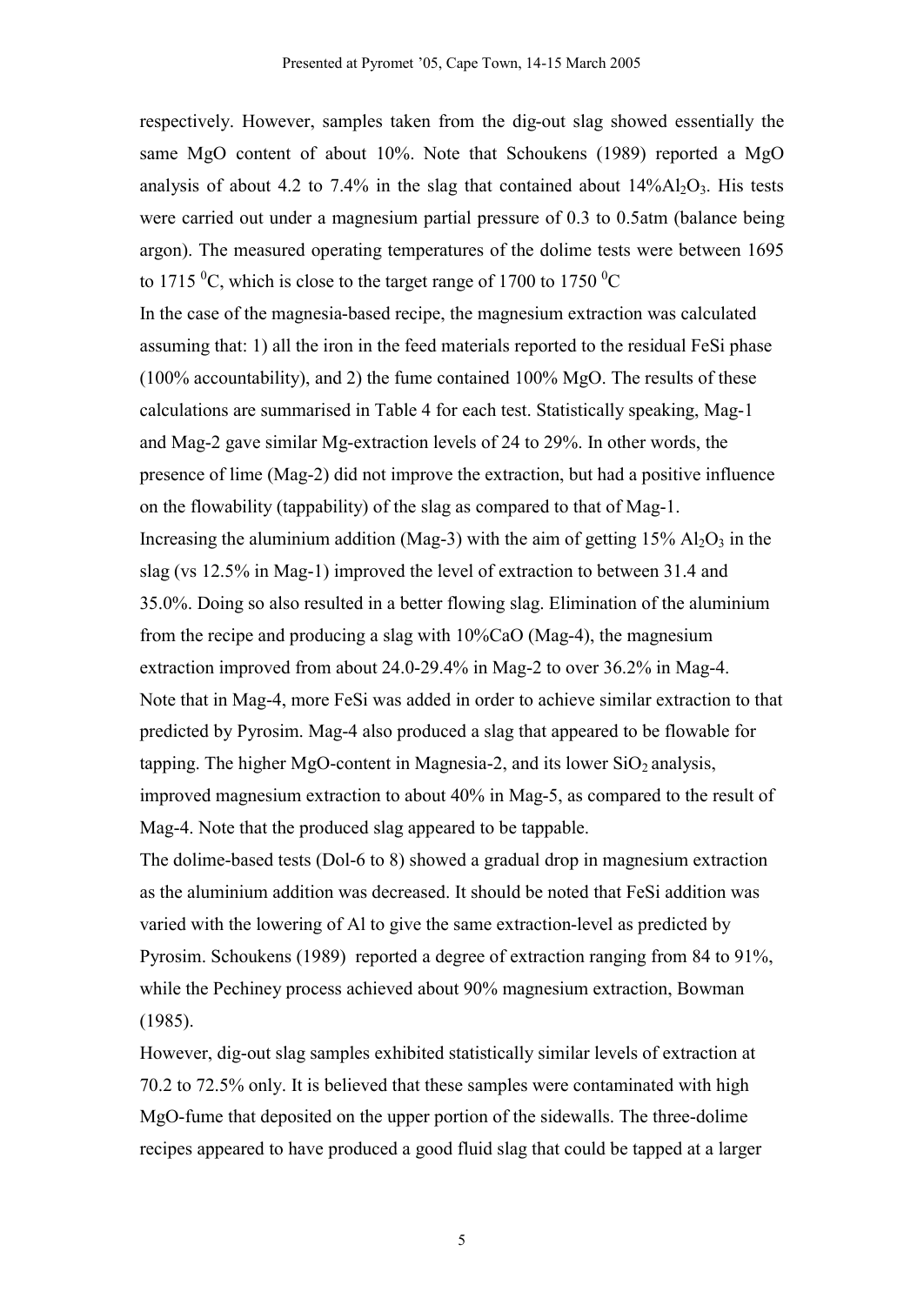scale. Note that the calculated extraction figures assume that all the calcium in the feed reported to the slag phase.

It should be noted that, with magnesia, the main chemical reaction can be represented by:

 $4MgO + Si = Mg<sub>2</sub>SiO<sub>4</sub> + 2Mg(v)$ 

Suggesting that magnesium extraction is theoretically limited to 50 per cent. On the other hand, when dolime is employed as the source of magnesium, the reaction is:

 $2MgO + Si + 2CaO = Ca<sub>2</sub>SiO<sub>4</sub> + 2Mg(v)$ 

allowing high degree of magnesium extraction to be reached under the right experimental conditions.

The average magnesium reaction rate is presented in Figure 3 for the recipes tested. For Mag-1 to 4, the rate was between 8.3 to 10.3 kg/h/m<sup>2</sup> of the furnace hearth area. It increased to about 11.1 kg/h/m<sup>2</sup> in Mag-5, mostly due to the higher MgO content in the magnesia used. Dolime tests resulted in an extraction rate of 18.3 kg/h/m<sup>2</sup> (Dol-8: no aluminium in feed) to over 21 kg/h/m<sup>2</sup> with about 4.6% Al in the feed (Dol-6). The above rates were based on the entire feeding period for a given recipe, and as such represent the average rate of Mg-extraction. These rates are similar to those achieved when zinc-containing feedstock was smelted using the same facility. Where a typical reaction rate of 20kg  $\text{Zn}/\text{h}/\text{m}^2$  was reached.

In addition to the feed recipes and feed rates, differences in operating temperatures may have influenced the magnesium extraction and its reaction rate, as well as sampling and analytical errors. Also note that the, due to differences in batch masses, the maximum slag depth (end of feeding period) was about 40 to 45mm with magnesia tests, and 110 to 115mm with the dolime tests.

#### **CONCLUSIONS**

Magnesium extraction from magnesia was successfully demonstrated in a 100kVA DC arc furnace at a magnesium vapour pressure of 0.85atm. The degree of extraction ranged from 24 to 40%, depending on the feed recipe and the magnesia source. The predicted degree of extraction was 30 to 40 per cent. The magnesium reaction rate averaged about 8.9 to 11.1 kg/h/m<sup>2</sup>. With dolime, the level of extraction was between about 80 to 91%, resulting in an extraction rate of about 18 to 21 kg/h/m<sup>2</sup>.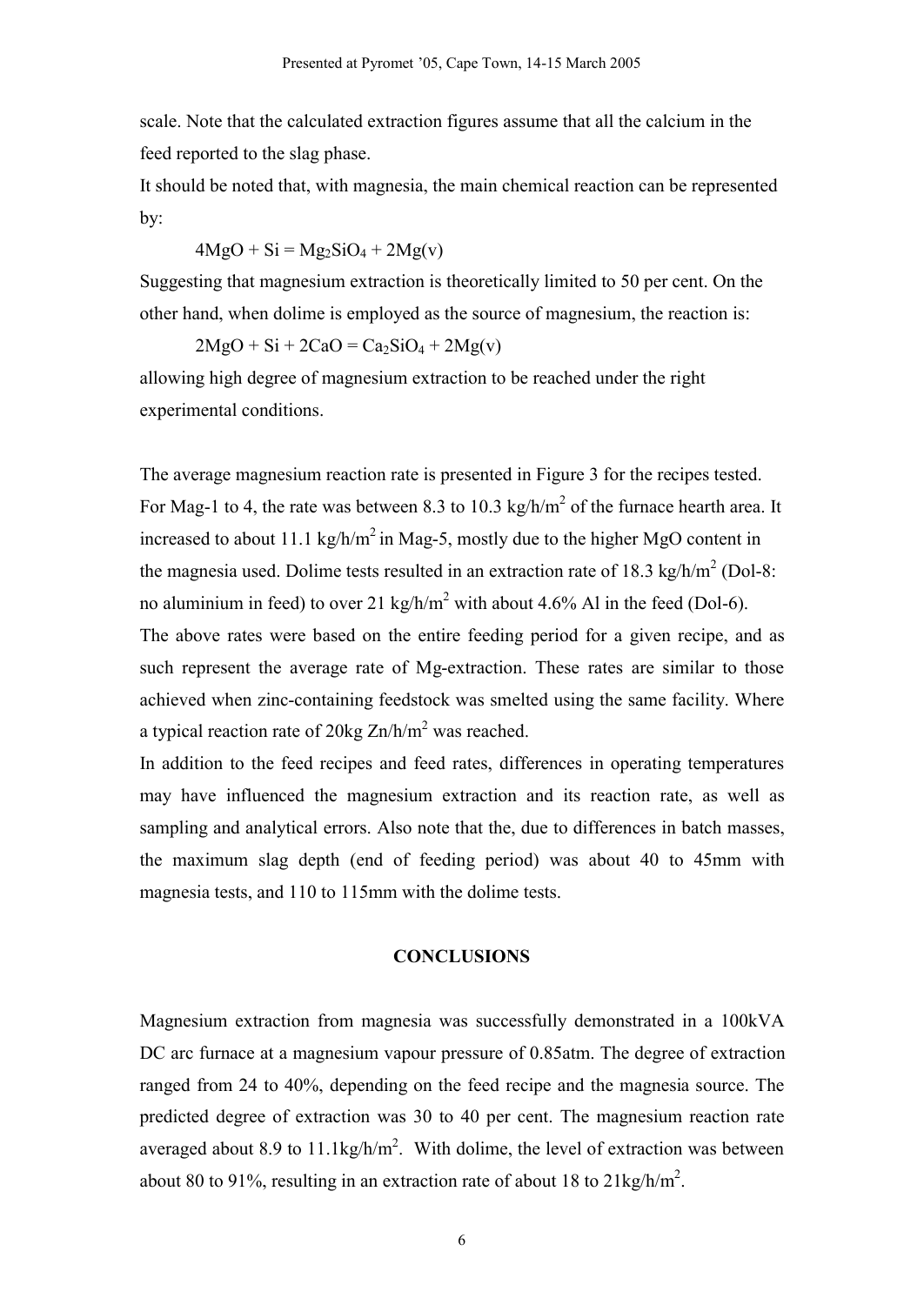Further testwork in Mintek's pilot plant (at 700 to 900kW-scale) is recommended to confirm the results and to prove the tappability of the slag. Such testwork would also give a good indication of the quality of the crude magnesium that could be produced.

## **ACKNOWLEDGEMENT**

This paper is published by permission of Mintek, Anglo American Corporation, Eskom, and New World Alloys (formerly Mt. Grace Resources. Their financial support, as well as that received from the South African Department of Science and Technology, is very much appreciated.

#### **REFERENCES**

1. Schoukens, A.F.S.; "A Plasma-Arc Process for the Production of Magnesium", Extractive Metallurgy'89, IMM, London July 1989, p209.

2. Barcza, N. A.; and Schoukens, A.F.S.; "Thermal Production of Magnesium", US Patent 4,699,653, October 1987.

3. Barcza, N. A.; Freeman, M. J.; and Schoukens, A.F.S.; "Thermal Magnesium: Is it Economically Viable?", 2<sup>nd</sup> Annual Australian Magnesium Conference, Sydney, Australia, 2000.

4. Barcza, N. A.; Freeman, M. J.; Denton, G. M.; Schoukens, A.F.S.; and Abdellatif, M. A.; "Pre-feasibility Study of the Mintek Metallothermic Magnesium Process", 3rd Annual Australian Magnesium Conference, Sydney, Australia, 2001.

5. Artru, J.; and Marchal, J.; "Process for Manufacturing Magnesium", US Patent 2,971,833, February 1961.

6. Ding, W.; and Zang, J.; "The Pidgeon Process in China", 3rd Annual Australian Magnesium Conference, Sydney, Australia, 2001.

7. Jones, R. T.; "Computer Simulation of Pyrometallurgical Processes"; Proceedings of the Twentieth International Symposium on the Application of Mathematics and Computers in the Minerals Industries, 1987, Vol. 2: Metallurgy, Johannesburg, SAIMM, p265.

8. Cameron, A. M.; "Magnesium Production", US Patent 5,090,996, February 1992.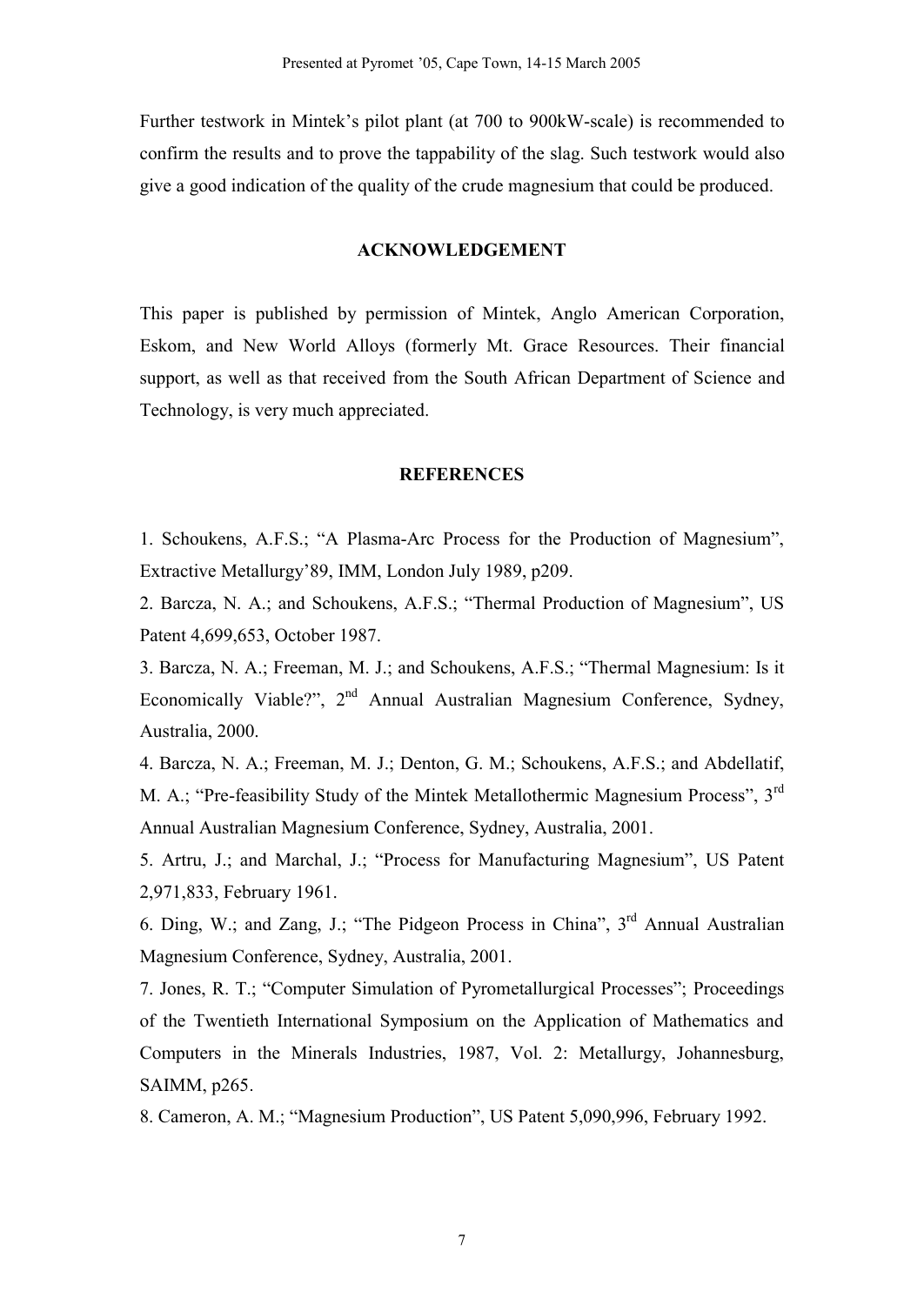9. Morsi, I. M.; El Barawy, K. A.; Morsi, M. B.; and Abdel-gawad, S. R.; "Silicothermic reduction of Dolomite Ore under Inert Atmosphere", Canadian Metallurgical Quarterly, Vol. 14, No. 1, 2002, p15.

10. Bowman, K. A.; "Magnesium by Magnetherm Process-Process Contamination and Fused Salt Refining", The Metallurgical Society of AIME, Warrendale, 1985, p1033.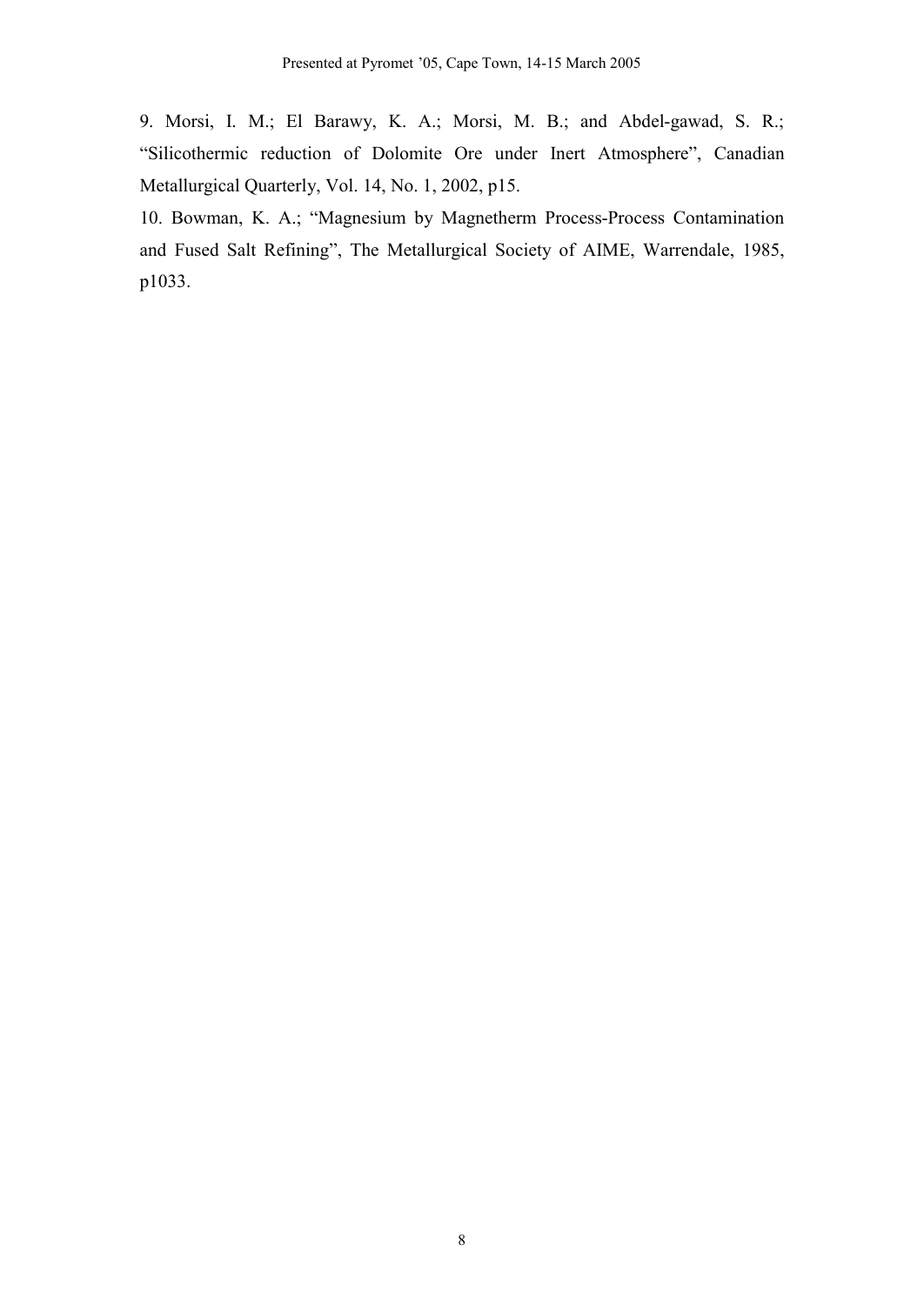| Recipe  | Test           | Magnesia                 | Dolime | Al               | FeSi   | Lime  | Metal heel |               |
|---------|----------------|--------------------------|--------|------------------|--------|-------|------------|---------------|
| No.     | No.            | kg                       | kg     | g                | g      | g     | FeSi, g    | Mild Steel, g |
| $Mag-1$ |                | 2.9                      |        | 199              | 346    |       | 100        | 377           |
|         | $\overline{2}$ | 6.0                      |        | 412              | 715    |       | 300        | 723           |
| $Mag-2$ | 3              | 6.0                      |        | 381              | 746    | 777   | 300        | 600           |
|         | 4              | 6.0                      |        | 381              | 746    | 777   | 300        | 600           |
| $Mag-3$ | 5              | 6.0                      |        | 540              | 715    |       | 300        | 600           |
|         | 6              | 6.0                      |        | 540              | 715    |       | 300        | 600           |
| $Mag-4$ |                | 6.0                      |        | $\boldsymbol{0}$ | 1560   | 690   | 300        | 600           |
|         | 8              | 6.0                      |        | $\boldsymbol{0}$ | 1560   | 690   | 300        | 600           |
| $Mag-5$ | 9              | 6.5                      |        | $\boldsymbol{0}$ | 1870.5 | 782.5 | 300        | 600           |
| Dol-6   | 10             | $\overline{\phantom{a}}$ | 16     | 864              | 2020   |       | 590        | 910           |
| $Dol-7$ | 11             | ٠                        | 16     | 288              | 2960   |       | 590        | 910           |
| Dol-8   | 12             | $\mathbf{r}$             | 16     | $\boldsymbol{0}$ | 3520   |       | 590        | 910           |

## *Table 1. Feed recipes*

*Test 1 to 8: Magnesia-1*

*Test 9: Magnesia-2 Fest 1* = 1hour, Tests 2 to  $9 = 2$  hours, Tests 10-12 = 3 hours and 20 minutes

|  |  |  |  |  | Table 2: Chemical analyses of raw materials, mass per cent. |  |  |  |
|--|--|--|--|--|-------------------------------------------------------------|--|--|--|
|--|--|--|--|--|-------------------------------------------------------------|--|--|--|

| Component                      | Magnesia-1               | Magnesia-2 | Dolime | Lime      | FeSi  | Al    |
|--------------------------------|--------------------------|------------|--------|-----------|-------|-------|
| MgO                            | 86.80                    | 93.60      | 39.10  | 1.55      |       |       |
| $Al_2O_3$                      | 0.75                     | 0.05       | 0.48   | 0.43      |       |       |
| SiO <sub>2</sub>               | 6.90                     | 2.41       | 0.98   | 0.90      |       |       |
| CaO                            | 0.71                     | 0.41       | 56.20  | 93.80     |       |       |
| MnO                            | 0.46                     | 0.02       | 0.02   | 0.17      |       |       |
| Fe <sub>2</sub> O <sub>3</sub> | 2.08                     | 0.47       | 0.31   | 2.08      |       |       |
| LOI                            | 0.10                     | 0.10       | 0.1    | <b>NA</b> |       |       |
| Fe                             | -                        |            |        |           | 23.00 | 0.15  |
| Si                             | -                        |            | -      |           | 75.5  | 0.06  |
| AL                             | $\overline{\phantom{a}}$ | -          | -      |           | 0.55  | 99.75 |
| Mn                             | -                        | -          | -      |           | 0.13  | 0.002 |
| Total*                         | 97.80                    | 97.06      | 97.19  | 98.26     | 99.18 | 99.62 |

*\*Balance: Cr2O3, Ti02, ZrO2, P2O5, alkalis, halides,, etc.*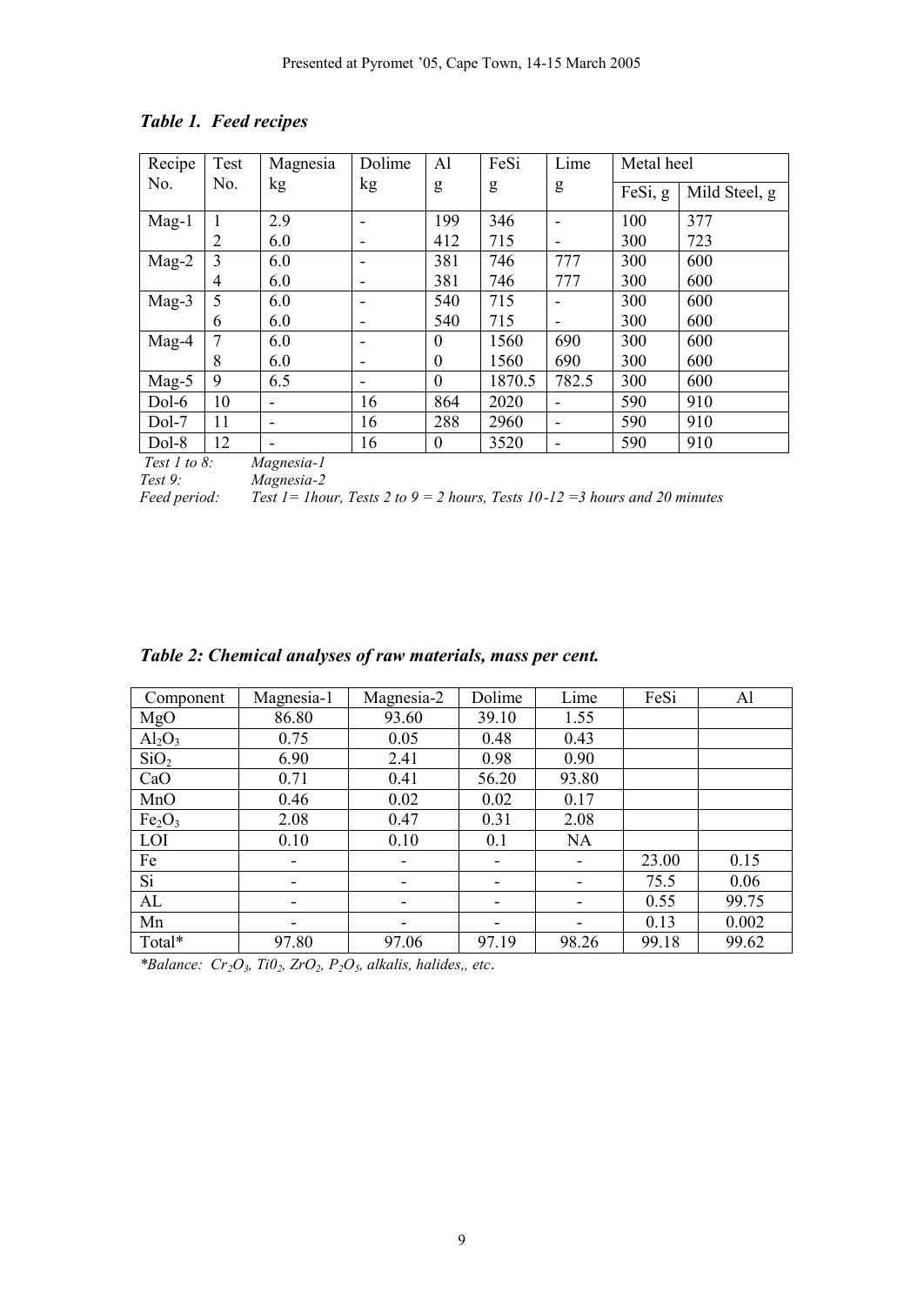| Taoic 9. Chemical analyses of the produced stag, mass per cent, and tapping temperatures |                |             |           |                  |       |                          |
|------------------------------------------------------------------------------------------|----------------|-------------|-----------|------------------|-------|--------------------------|
| Recipe No.                                                                               | Test No        | MgO         | $Al_2O_3$ | SiO <sub>2</sub> | CaO   | Temp. $\overline{{}^0C}$ |
| $Mag-1$                                                                                  |                | 60.37       | 12.33     | 22.40            | 1.69  | <b>NA</b>                |
|                                                                                          | $\overline{2}$ | 60.50       | 10.30     | 22.40            | 0.76  | 1838                     |
| $Mag-2$                                                                                  | 3              | 57.15       | 10.90     | 19.35            | 4.61  | 1798                     |
|                                                                                          | 4              | 58.20       | 8.90      | 20.80            | 5.97  | 1872                     |
| $Mag-3$                                                                                  | 5              | 57.10       | 15.30     | 26.20            | 0.75  | 1844                     |
|                                                                                          | 6              | 55.10       | 16.75     | 25.85            | 0.71  | 1705                     |
| Mag-4                                                                                    | 7              | 54.20       | 1.92      | 34.00            | 10.27 | 1820                     |
|                                                                                          | 8              | 56.30       | 1.80      | 36.65            | 8.88  | 1742                     |
| Mag-5                                                                                    | 9              | 55.80       | 0.52      | 30.40            | 9.24  | 1750                     |
| $Dol-6$                                                                                  | 10             | 2.60(10.80) | 13.60     | 17.60            | 55.50 | 1710                     |
| $Dol-7$                                                                                  | 11             | 5.10(10.90) | 5.78      | 25.60            | 52.60 | 1695                     |
| Dol-8                                                                                    | 12             | 7.72(9.97)  | 2.56      | 30.25            | 50.90 | 1715                     |

Table 3. Chemical analyses of the produced slag, mass per cent, and tapping temperatures

 *Values in brackets are based upon dig-out slag analysis*

Table 4. Calculated magnesium extraction, per cent

| Recipe  | Test No        | Extraction |  |  |
|---------|----------------|------------|--|--|
| $Mag-1$ |                | 28.1       |  |  |
|         | $\overline{2}$ | 29.9       |  |  |
| Mag-2   | 3              | 24.0       |  |  |
|         | 4              | 29.4       |  |  |
| $Mag-3$ | 5              | 31.4       |  |  |
|         | 6              | 35.0       |  |  |
| Mag-4   |                | 35.5       |  |  |
|         | 8              | 36.6       |  |  |
| Mag-5   | 9              | 40.0       |  |  |
| $Dol-6$ | 10             | 91.3       |  |  |
| Dol-7   | 11             | 86.1       |  |  |
| Dol-8   | 12             | 79.1       |  |  |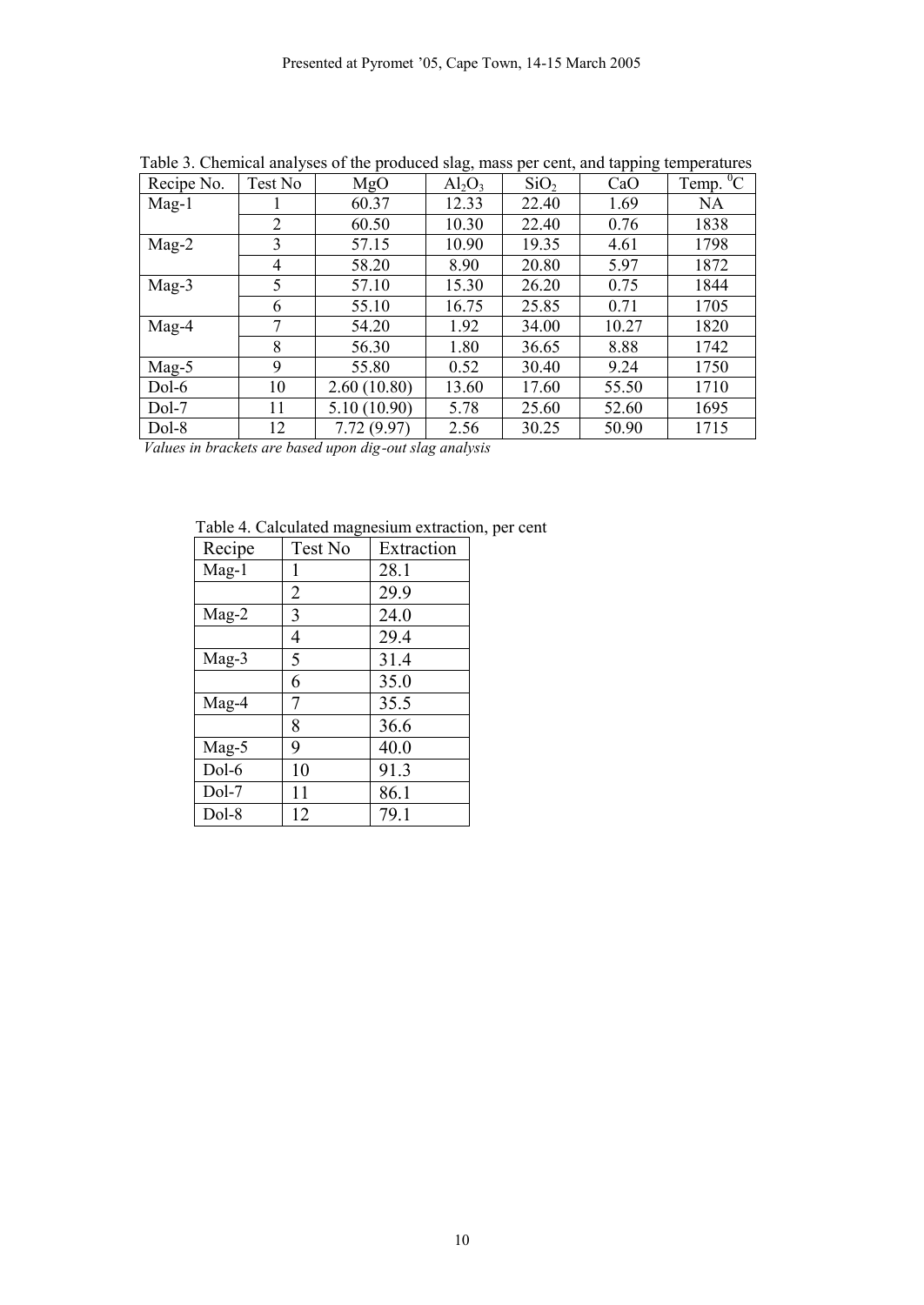

Figure 1. Schematic of the 100kVA facility.